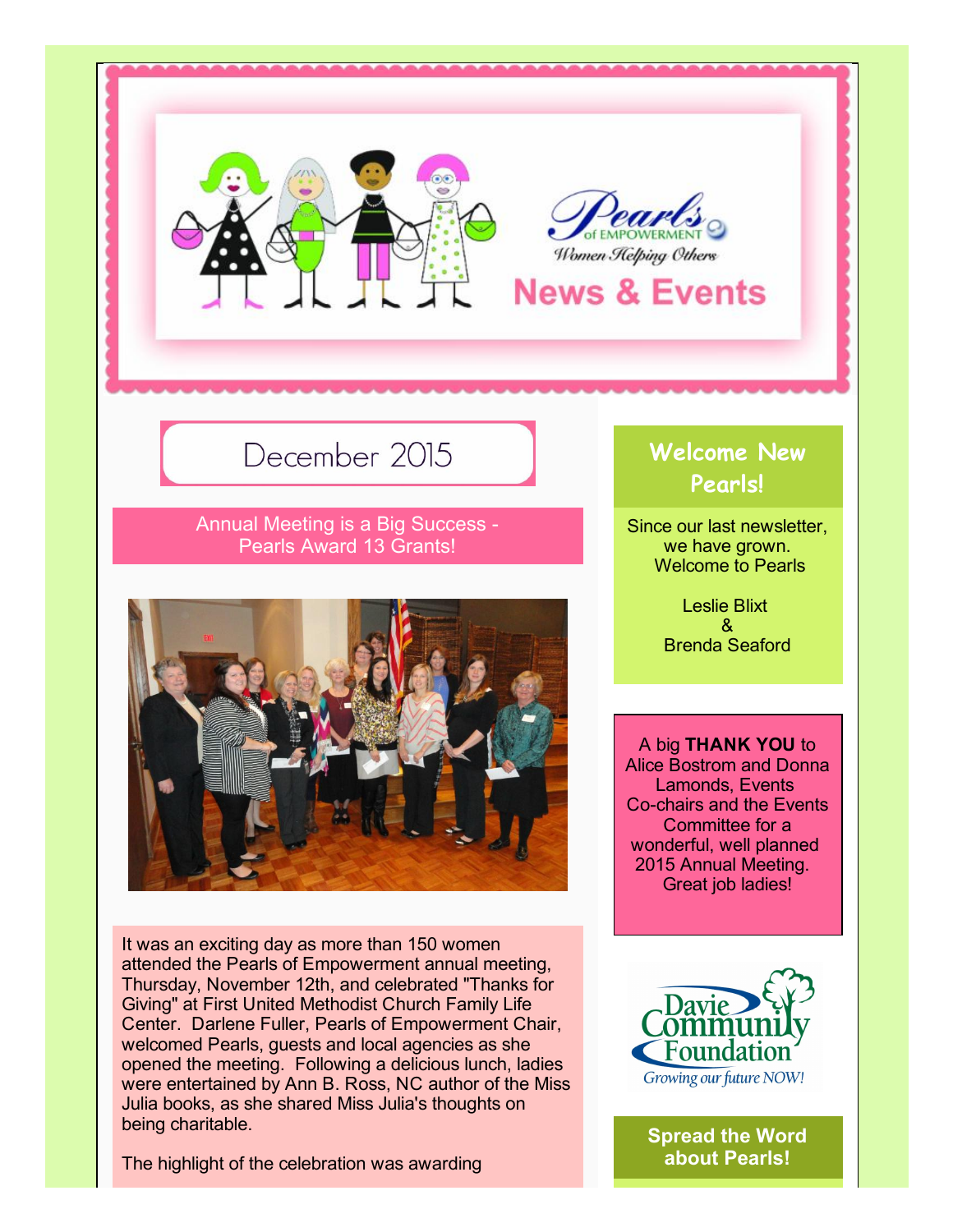\$38,158.47 in grants to 13 local non-profits and agencies to have an impact on the lives of women and children in Davie County. Awards were presented to the following:

Davie County Health Department was awarded \$550 for Dental Health for Women and Children.

Mocksville/Davie Recreation Department was awarded \$750 for Middle School Food Fun and Games.

Big Brothers, Big Sisters was awarded \$1,500 for Summer Reading Program.

Farmington Community Association received \$2,500 for Farmington Friends Special Needs Program.

Davie Pregnancy Center was awarded \$2,500 for JEWYL (Just Earn While You Learn) Program.

Hillsdale United Methodist Church received \$3,000 for Heavenly Bags.

Hardison United Methodist Church received \$3,000 for Summer Food Bags.

Dragonfly House Children's Advocacy Center received \$3,000 to fund a Psycho-educational Teen Survivors Support Group.

A Storehouse for Jesus was awarded \$3750.47 for Cool Kids, Warm Nights.

GFC-NC Mocksville Woman's Club received \$3,780 for Visual and Performing Arts Education Enhancement for Central Davie Academy.

Smart Start of Davie County received \$3,828 for Parents as Teachers Teen Parenting Program.

Davie Domestic Violence Services was awarded \$5,000 for Legal Representation for Victims of Domestic during the 50b process.

Just Hope received \$5,000 for Homeless Prevention.

Looking for a short program for an organization? Remember the Pearls of Empowerment video is available for check out from the Davie Community Foundation office.

It's an informative 12 minute overview of Pearls and how women and children of Davie County have been impacted for the last six years by Pearls of Empowerment grant making.

# 2015-2016 Pearls Annual Dues

To remain a Pearl, your current annual dues are payable anytime until June 30, 2016. As a reminder, our year runs from July 1,  $2015 -$  June 30, 2016. Dues are \$365 annually. Dollars are divided 3 ways: \$300 goes to grant making; \$35 goes to the Pearls Endowment Fund and \$30 goes for our expenses and operating.

Your payment may be made by sending a check to PO Box 546, Mocksville, NC 27028 or clicking on the link below to pay with your credit card [Click](https://www.daviefoundation.org/donate/) Here

Pearls Bracelets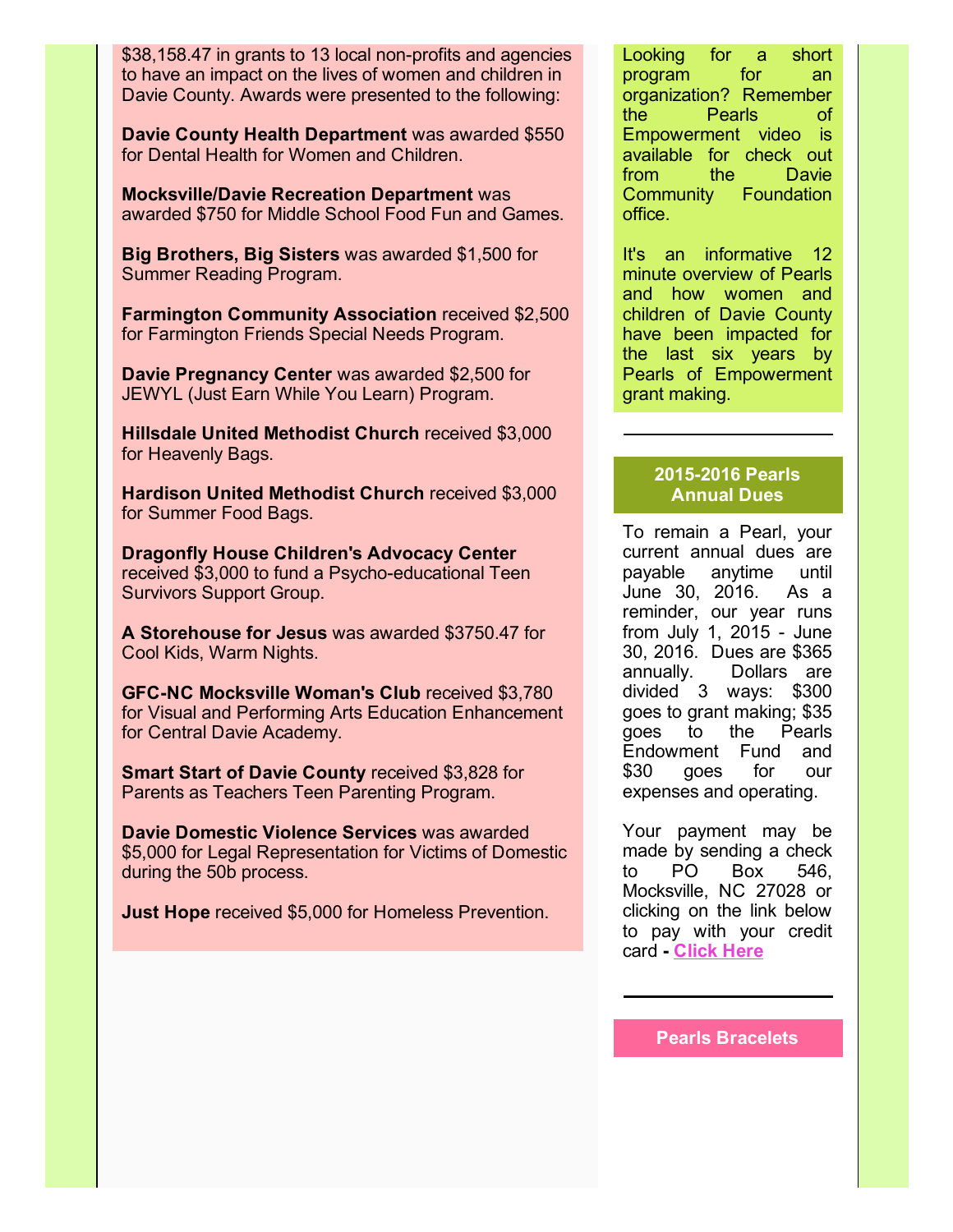



#### Smart Start of Davie

**Smart Start of Davie County continues their Parents** as Teachers Teen Parenting Program with this second year grant. \$3,828 was awarded to impact the lives of teens who double as parents. Smart Start reported challenges that factor into serving this population besides age/immaturity is attendance in school and prenatal visits. The 2014-15 program was deemed a success as 12 out of 15 teen moms continued in school. All 3 seniors in the program graduated successfully.

Teen parents experience many challenges and lack parenting skills. This grant will continue to supplement the salary of a certified Parent Educator for time and travel, as parenting sessions are held twice a month for the new teen parents in the Davie County school system. Last year, the Parent Educator logged over 230 hours in parenting sessions with the group.

Thank you for Giving! Without you, Pearls could not support the many good works in out community.



We have a few Pearls bracelets still available at DCF office. Call or come by today to purchase yours and wear it proudly as a Pearl of Empowerment.  $$40$  each - 2 sizes available

# Leadership Team

Chairperson: Darlene Fuller

Vice-Chairperson: Marlene Shamel

Secretary: Jane Brookshire

Treasurer: Jane Simpson

Advisors: Wanda Bowles & Gladys Scott, past co-chairs

#### Education: Chair: Patsy Crenshaw CoChair:Lorene Markland

Grants: Chair: Dawn Wooten CoChair: Laurie Dray

Events: Chair: Alice Bostom

CoChair: Donna Lamonds

Membership/Marketing: Chair: Linda Dorsett Co-Chair: Molly Ridenhour